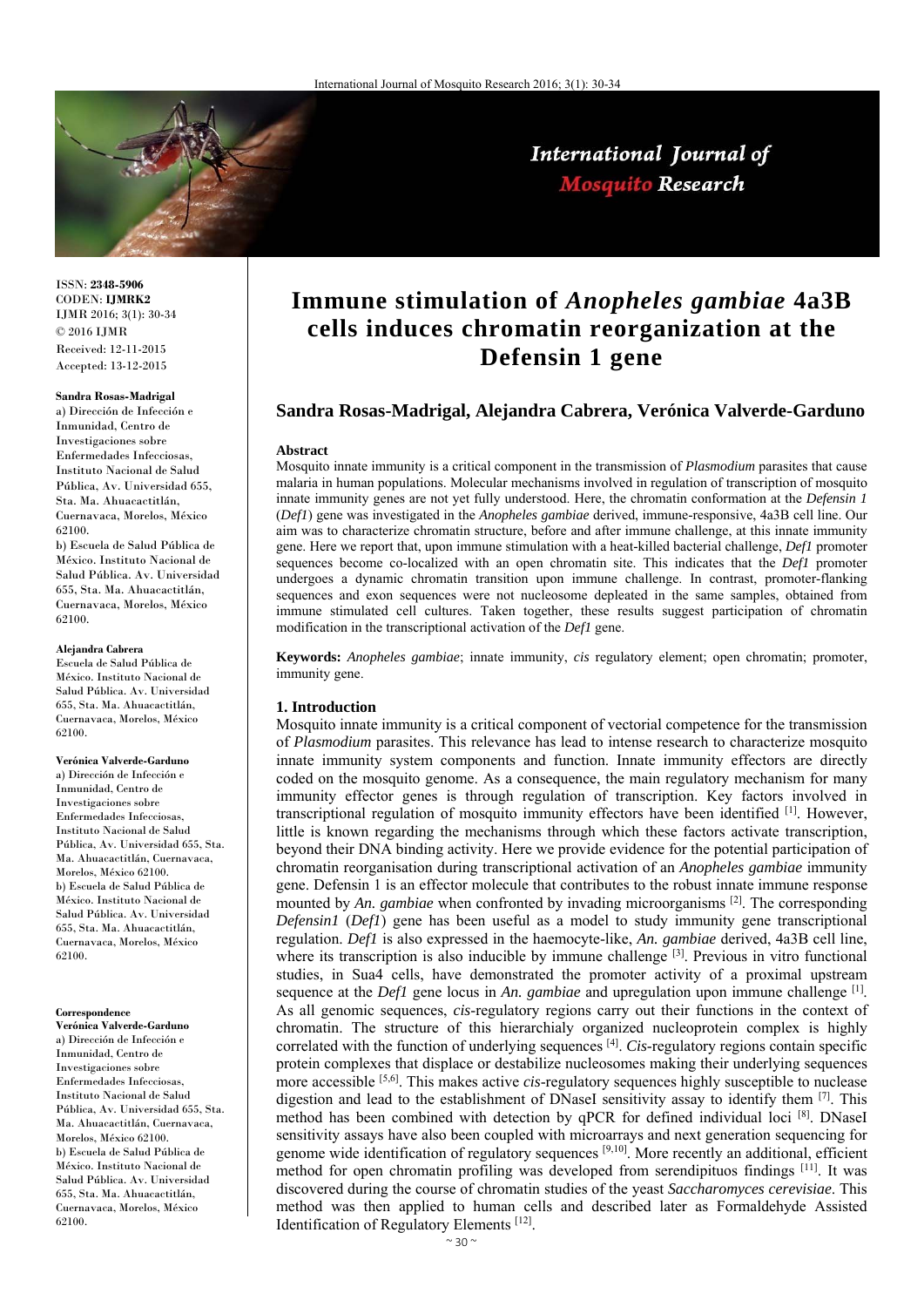It has also been applied successfully to other mammalian cells and tissues, generating genome wide tracks of *cis*-regulatory sites [13]. Here we applied this recently developed method to investigate the chromatin conformation at the *Def1* locus in immuno stimulated 4a3B cells. Gene regulation through chromatin rearrangements is a well known mechanism through which eukaryotic cells can maintain a thight control over the process of transcription [14,15]. Activation mechanisms of stimulus responsive genes can also involve chromatin remodeling [16]. *An. gambiae Def1* gene is upregulated, along with other innate immunity genes, when 4a3B cells are challenged with heat-killed bacteria [3]. In order to investigate whether chromatin remodeling could be involved in transcriptional activation of this gene, chromatin accesibility was analysed in nonstimulated and immuno-stimulated 4a3B cell cultures. Evidence was found indicating that upregulation of the *Def1* gene increases accesibility of promoter sequences in immuno stimulated cell cultures. This suggests that chromatin remodeling and chomatin remodeling factors may participate in transcriptional regulation of innate immunity genes in *An. gambiae*. In addition, to facilitate the study of *cis* regulatory sequences in this mosquito cell line, a rapid and low cost open chromatin profiling protocol was generated. This rapid, small-scale protocol for open chromatin profiling successfully discriminate a *cis*-regulatory site from non-open chromatin in 4a3B cells.

# **2. Materials and Methods**

**2.1 Cell culture and bacterial challenge:** *An. gambiae* derived 4a3B cells (MRA-919) were grown in 10% FBS supplemented *Drosophila* Schneider medium and incubated at 27°C, as has been previously described. For detection of nucleosome depleted regions with the FAIRE method two 75cm2 bottles 90% confluent of 4a3B cells were used. For the detection of nucleosome depleted regions with the fast prep method one 25cm2 bottle of 4a3B cells 90% confluent was used. A 1:1 mixture of heat killed *Micrococcus luteus* (ATCC 9648) and *Escherichia coli* (ATCC 25922) was used to challenge cell cultures with 1000 bacteria/cell, for 4 hours.

**2.2 Chromatin structure characterisation:** Open chromatin profiling was carried out by the formaldehyde assisted identification of regulatory elements method  $[17]$ , followed by qPCR. A newly modified, rapid and low cost, open chromatin protocol was also applied to detect open chromatin by standard PCR and gel staining. For this fast protocol cells were fixed by adding 1% formaldehyde in Schnider medium and incubation at room temperature for 5 minutes on an orbital shaker at 80rpm. Fixation was quenched by adding 2.5M Glycine to a final concentration of 125mM and incubation at room temperature for 5 minutes on an orbital shaker at 80rpm. Fixed cells were harvested by centrifugation at 1,500g for 5 minutes at 4°C. Cells were then washed three times with cold PBS supplemented with PMSF and supernatant was discarded after the last wash (note: at this step fixed cells can be snap frozen with liquid nitrogen or ethanol-dry ice, and stored at -70<sup>o</sup>C for several weeks). Pellets of  $10^8$  fixed cells were thawed and lysed in 10 ml lysis buffer containing 150mM NaCl, 50mM Tris-HCl pH 7.5, 5mM EDTA, 0.05% NP40 (IGEPAL) and protease inhibitors cocktail (SIGMA P8340) for 15 minutes at 4°C, with gentle rocking. Lysate was spun at 1,000 g for 5 min at 4°C and the supernatant was discarded. To resuspend pellet, 1 ml lysis buffer, containing 1% SDS, was added per 5x108 cells, prior to sonication. Chromatin shearing was carried out

in 1.7 ml micro centrifuge tubes filled with 1 ml sample and then thirty cycles of pulses of sonication for one minute followed by 1 minute incubations on ice were applied (monitoring chromatin fragmentation: a small aliquot can be used to monitor the extent of chromatin fragmentation). Once the chromatin was sheared (so that the majority of fragments range between 200 and 700 base pairs), samples were extracted twice with phenol-chloroform. Supernatant was incubated with RNase A for 30 minutes at 37 °C and then extracted with phenol-chloroform. A final extraction of the aqueous phase with chlorophorm (chlorophorm: isoamyl alcohol 24:1) was applied. To precipitate DNA 1/10 volume of 3M NaAc (pH 5.2) and 1μl of glycogen 20mg/ml were added and mixed by inverting the tube gently but vigorously. 2.5 volumes of 96% ethanol were then added and mixed thoroughly by tube inversion. Mixed samples were then incubated at -20 °C overnight for a thorough precipitation. To pellet DNA, samples were spun at 14,000 rpm in a micro centrifuge for 30 minutes at 4 °C. DNA pellets were washed with 70% ethanol and the DNA resuspended in 25 μl 1x TE. Once extracted, DNA can be further purified with columns (ZYMO Research Clean-up and concentration 5 columns were used in this case). For low cost detection of proximal active *cis*-regulatory sequences we applied a semi quantitative approach by standard PCR. 10 ng DNA from open chromatin sample were used per 50μl PCR reaction. 5 μl PCR reaction aliquots were extracted every 5 cycles from cycle 20 to 35 to compare relative quantities of open chromatin DNA fragment products, relative to control sample. Gel band fluoresence intensities were measured with the ImageJ<sup>[18]</sup> software after ethidium bromide staining.

**2.3 qPCR:** Real Time PCR reactions were carried out with the SYBR Advantage kit from Clontech following the manufacturer instructions on a FAST 7500 Thermal Cycler from Applied Biosystems. All oligonucleotide pairs were validated by melting curve analysis and dynamic range (SYBR Green qPCR assays). Fold enrichment was calculated by the Delta Delta Ct method, relative to the control sample, using 1ng sample DNA as template. Oligonucleotide pairs directed to the proximal upstream region and one amplicon directed to the coding region of the *Def1* gene were designed for enrichment quantitation of target sequences in open chromatin preparations. Oligonucelotides were designed using the CLC Main Workbench software.

**2.4 PCR reactions and gel band quantitation:** Fluorescence of gel bands from PCR products were analysed on Ethidium Bromide stained gels using the ImageJ software [18]. Fold increase (or decrease) in the open chromatin enriched samples was determined by using the control aliquot PCR products as reference, for each amplicon.

# **3. Results and Discusion**

First, oligonucleotide pairs were designed to analyse chromatin structure at the *Def1* proximal region by FAIREqPCR. Sequences from the *Def1* promoter and flanking nonregulatory sequences were used as targets to design the PCR assay. These included an amplicon overlapping *Def1* second exon and part of the intron. All sequences were retrieved from the VectorBase *An. gambiae* genomic sequence database [19]. To test these amplicons, total DNA extracted from 4a3B cell cultures was used as template. Oligonucleotides were tested to verify the length of PCR products by gel electrophoresis. All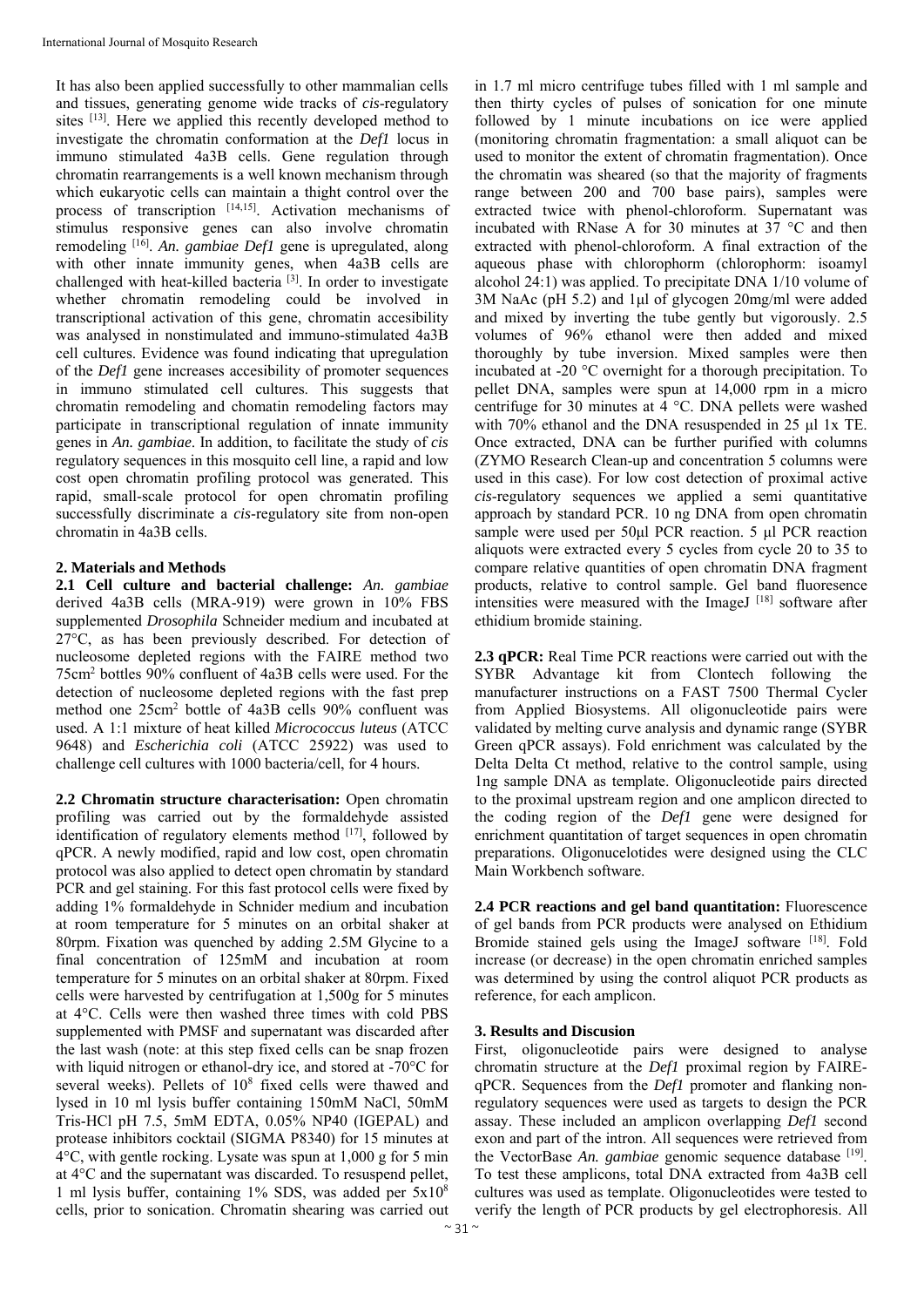amplicons on Table 1 were shown to have the expected length and were therefore further characterized and validated for the accesibility assays. These oligonucleotide pairs were subsequently used in Real Time PCR assays (SYBR-Green based) for relative quantitation of DNA sequences in open chromatin and control samples.

| <b>Amplicon</b> | <b>Forward</b> primer $(5'$ to $3')$ | <b>Reverse</b> primer $(5'$ to $3')$ |
|-----------------|--------------------------------------|--------------------------------------|
|                 | <b>GTACTTTACCGAGCTTCCCTT</b>         | ATATGCATCGAGACTGCTACT                |
|                 | <b>TACTTTACCGAGCTTCCC</b>            | GAACGTACGAAGGCTCG                    |
|                 | CGTTGAGTCAAACGTTAGT                  | GGGAAGCTCGGTAAAGTA                   |
|                 | GAAGGACAACTAGGAAGGACA                | AACGTTTGACTCAACGGAGAC                |
|                 | ATTGAAGCAAATGCACACCTG                | <b>TGTTTGTCCTTCCTAGTTGTC</b>         |
|                 | <b>GCTTTGCAACGTTCGAAAAGT</b>         | GGGCAGGTGTGCATTTGCT                  |
| e2              | ATTAGTGGACGAACTGCCCGAGG              | ATACAGTGAGCGGCACAAAGGC               |

**Table 1:** Oligonucleotide pairs used for PCR and qPCR.

Next, using the set of amplicons described and tested as above, the chromatin structure at the *Def1* locus was investigated. The 4a3B cell line has been previously stimulated by immune challenge resulting in upregulation of transcription of multiple innate immunity genes and therefore described as immuneresponsive [3]. It has been shown that the *Def1* gene is expressed by 4a3B cells and its transcription is also upregulated upon stimulation by a bacterial immune challenge. Here 4a3B cell cultures were stimulated by a mix of Grampositive and Gram-negative heat-killed bacteria (see materials and methods). After four hour stimulation, open chromatin fractions were obtained from these cell cultures. Relative enrichment of sequences in the open chromatin fraction was then calculated relative to a control sample.



**Fig 1:** The *Def1* promoter lies within an open chromatin site in immune stimulated 4a3B cells. Open chromatin profiling for the proximal *Def1* locus. Grey bars indicate enrichment for each amplicon (1 to 6 and e2, see Table 1) in the open chromatin sample relative to a control sample. Bottom: diagram of the *Def1* locus, coordinates are in base pairs relative to the transcription start site (TSS). The open box indicates the position of the promoter and black boxes indicate exons.

Figure 1 show that sequences detected by amplicons overlapping the *Def1* gene promoter (amplicons 1 to 3) are enriched in immuno stimulated, open chromatin enriched, samples. Highest enrichment was up to 3 fold, for the amplicon that overlaps sequences around the promoter central region. Amplicons flanking the promoter, at its 5 prime end, are less enriched or non-enriched. This is also the case for the PCR amplicon overlapping sequences for the intron and second exon, approximately 500 bp downstream from the transcriptional start site (TSS). In contrast, there is very little enrichment of promoter sequences (a maximum of 1.3 fold) in samples derived from nostimulated cell cultures (Fig 1 Top graph). These results indicate that the promoter is in an open chromatin conformation in immune stimulated 4a3B cells. These data suggest that *Def1* promoter could be activated by changes in chromatin conformation upon immune challenge in these cells. The amplicon overlaping exon sequences does not become enriched, indicating that accesibility of sequences at this region is not modified by immune stimulation in 4a3B cells. This may imply that *Def1* coding sequence is in a nucleosome associated conformation in 4a3B cells, since most DNA associated with nucleosomes is not accesible or has low accesibility. In summary, these data suggest that the *Def1* promoter undergoes a dynamic chromatin conformation transition. It changes from a non-open chromatin state to the formation of an open chromatin site upon inmmune stimulation. These data suggest the potential participation of chromatin remodeling factors and mechanism in the transcriptional activation of *An. gambiae* innate immunity effector genes.

The FAIRE preparations described above required two 75cm2 cell culture bottles of 4a3B cells. To reduce the amount of cells required, the number of steps and the cost of the assay, a fast prep alternative protocol was generated. Based on previous methods, a fast prep, low cost protocol was established for the detection of proximal open chromatin sites in 4a3B cells. Modifications were introduced and a single lysis buffer was generated after adjusting detergent concentrations for an effective cell lysis. The buffer used for the results presented in Figure 2 is as described in materials and methods section. Fragmentation by sonication is a critical step and extensive analysis and advice in carrying out this step has been reported before. For this analysis two selected PCR oligonucleotide pairs from those validated as indicated in the previous section were used. One PCR amplicon overlapping the promoter sequence and the amplicon overlapping the coding region were selected to assess the rapid protocol. The small-scale fast prep protocol was applied to immune stimulated cell cultures from one 25cm2 bottle at 90% confluence for each open chromatin preparation. The promoter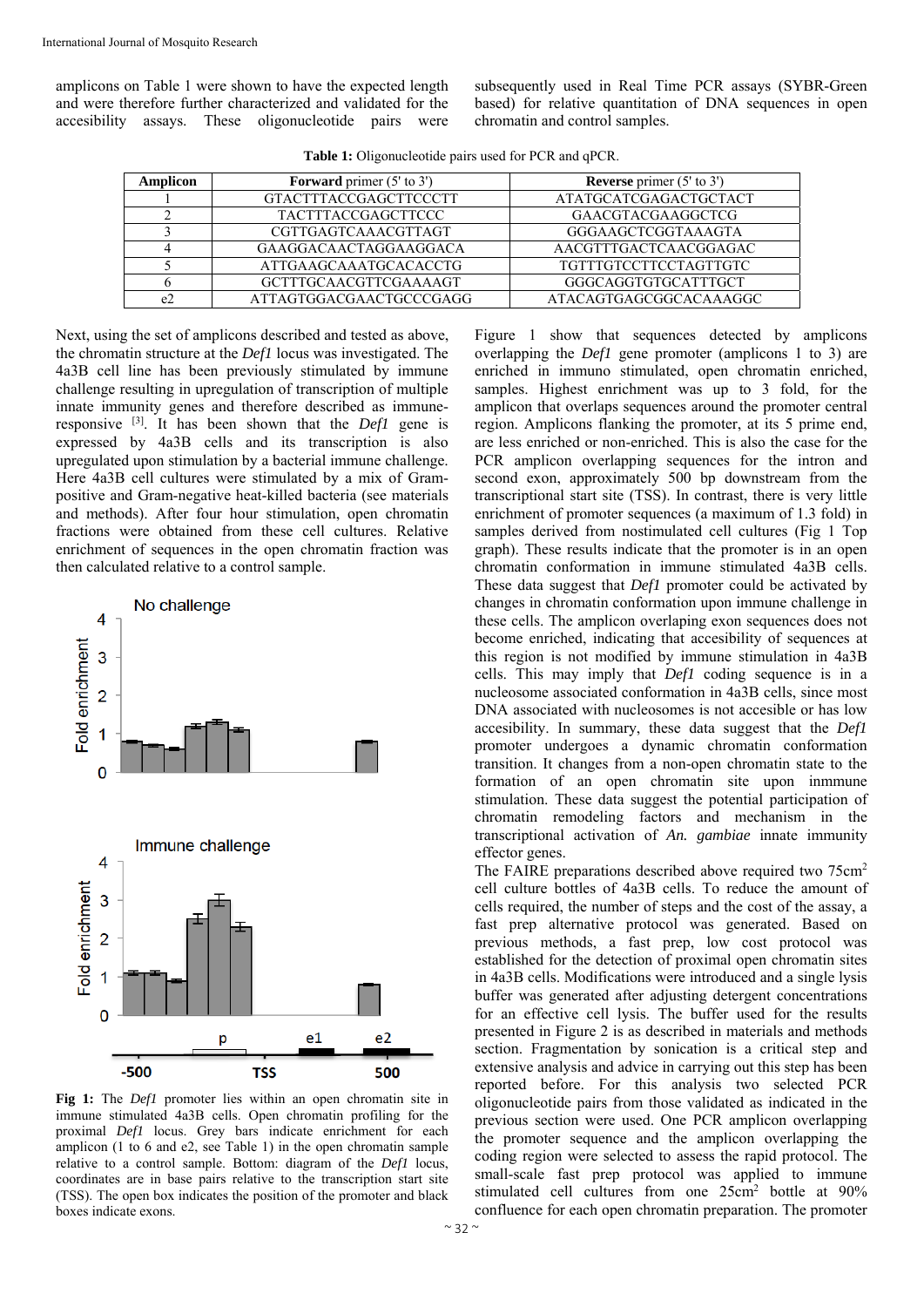PCR amplicon shows three-fold enrichment, in the fast prep samples relative to control DNA (Fig 2). This amplicon is detectable from PCR cycle 20 and enrichment is detected through cycle 35. In contrast, the coding region PCR amplicon becomes depleted at PCR cycle 20. These results show that the rapid, low cost method is able to discriminate nucleosomedepleted regions.



**Fig 2:** Open chromatin is detected by a fast prep protocol at the *Def1* promoter by semiquantitative PCR. Fast prep open chromatin sample and control aliquots were used as templates for semi quantitative PCR detection. Aliquots from the PCR reaction were taken at cycles 20, 25, 30 and 35 for each amplicon. Fluorescence intensities of PCR products were measured on Ethidium Bromide stained gels with the ImageJ software. A) The fold increase or decrease was determined by the ratio of fast prep open chromatin sample relative to control sample. Black bars correspond to an amplicon located at the promoter region and white bars correspond to an amplicon located at the *Def1* second exon. B) PCR product fragments were migrated in agarose gels and stained with ethidium bromide. Numbers indicate cycle number; c, control sample; o, open chromatin sample; M, molecular weight marker; horizontal line beside gel images indicate the 100 bp marker. Top: promoter amplicon. Bottom: exon 2 amplicon.

A comparison of key steps between the two methods applied in this work is shown in Figure 3. The fast prep method, by reducing steps, results in a minimal loss of sample, requiring smaller cell cultures and a shorter time for execution of the technique. We suggest that application of this low cost protocol can be useful to narrow down the number of molecules to be tested in other functional assays. For instance it can be used to select sequences of putative *cis*-regulatory elements to test in reporter assays. In this case the number of fragments to be cloned and the number of transfection assays can be reduced. It can also be applied to narrow down the sequences to be tested for DNA-protein interaction assays (Gel shift). For this purpose DNA molecules can be synthetized preferentially for sequences lying within the open chromatin enriched PCR amplicons.

Both open chromatin preparation methods are consistent in

showing that the *Def1* promoter lies within an open chromatin site in immuno stimulated cells. Overall, these open chromatin profiling data indicate that the *Def1* promoter undergoes chromatin remodeling during transcriptional activation in 4a3B cells. Recent evidence has shown that chromatin remodeling complexes and other chromatin regulators participate in the transcriptional regulation of the innate immune response in mammals and *Drosophila* [20-22]. In particular, the *Drosophila* BAP complex (a component of the Brahma ATP-dependent chromatin remodeling complex) has been shown to be required in flies infected with Gram negative bacteria for antimicrobial peptide synthesis and survival [23]. Here we found that the same immune stimulation that upregulates de *Def1* gene also induces chromatin reorganization at the promoter. These data are consistent with the potential participation of chromatin remodeling factors in mosquito innate immunity gene regulation. Further investigations will be required to identify the factors and precise chromatin modifications that take place during transcriptional activation of this gene.

**FAIRE PROTOCOL** 

**FAST PRFP** 



**Fig 3:** Open chromatin profiling protocol comparison. Diagram shows key steps in preparation of open chromatin samples. The main difference between protocols is the use of a single step for cell lysis in the fast prep protocol; detection can be done by qPCR or semi quantitative PCR. Other steps are carried out in the same way in both protocols.

## **4. Conclusion**

The *Def1* transcript has been previously shown to be upregulated upon immune challenge, in 4a3B cells, indicating that the promoter for this gene is activated by immune stimulation <sup>[3]</sup>. Two transcription factors, one from the NFkappaB family (REL) and C/EBP have been shown to participate in transcriptional regulation of this gene in immuno stimulated cells <sup>[1]</sup>. However, the mechanisms of activation in which these factors participate remain unknown. Here we